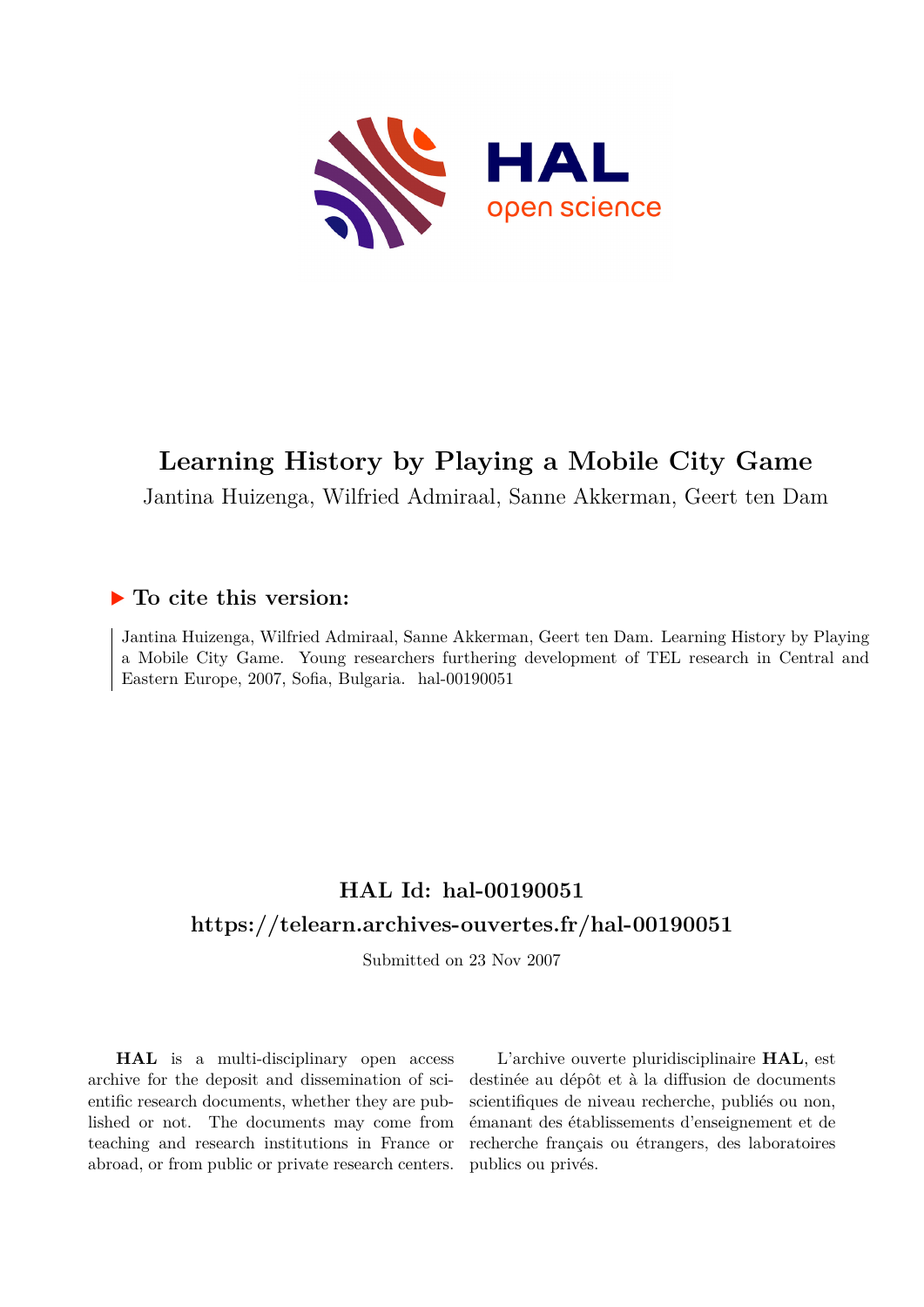# **LEARNING HISTORY BY PLAYING A MOBILE CITY GAME**

# **JANTINA HUIZENGA<sup>1</sup> ; WILFRIED ADMIRAAL1 ; SANNE AKKERMAN2 ; GEERT TEN DAM<sup>1</sup>**

1Graduate School of Teaching and Learning of the University of Amsterdam Spinozastraat 55, 1018 HJ Amsterdam, The Netherlands [j.c.huizenga@uva.nl](mailto:j.c.huizenga@uva.nl); [w.f.admiraal@uva.nl;](mailto:w.f.admiraal@uva.nl) [g.t.m.tendam@uva.nl](mailto:g.t.m.tendam@uva.nl) 2 IVLOS Institute of Education of the University of Utrecht Postbus 80.127, 3508 TC Utrecht, The Netherlands [s.f.akkerman@uu.nl](mailto:s.f.akkerman@uu.nl)

**Abstract**: Digital games seem to be excellent tools for facilitating and supporting situated learning. This unbinding of knowledge from a specific context fosters its transfer to new problems and new domains. Additionally, children's attitude towards computer games is the very attitude we would like all our learners to have. Therefore, it makes sense to try to merge the content of learning and the motivation of games. The objectives of this paper are to generate insights into the practicalities and the effects of mobile game-based learning in secondary education on the development of pupils' engagement in learning (more specifically their motivation for the subject history), historical knowledge and collaborative skills. For this purpose we investigated a game called Frequency 1550. Frequency 1550 is a mobile city game in which pupils playfully acquire historical knowledge about the medieval city of Amsterdam. There have been two pilots concerning this game, one in 2005 and one in 2007. The first pilot was carried out with one class and evaluated on the usability of the game. For the second pilot the game has been redesigned, tested, implemented and evaluated. A quasiexperimental design is followed in which data have been gathered on the process of gaming and learning. Twenty classes of some 25 pupils have participated in the pilot. Pupils from ten classes played the mobile history game while the other pupils were in the control condition and followed regular project-based lesson series. Learning effects, motivation and collaboration have been studied and analyzed in both quantitative and qualitative ways. The preliminary results show high motivated pupils playing, learning and working on the subject of medieval Amsterdam, even though there were problems with the technique and the assignments and pupils level did not always match.

**Keywords:** game-based learning, learning effects

#### **1 INTRODUCTION**

Computer and games can let student experience ways of learning that stress immersion in a practice, supported by structures that lead to expertise, professional-like skills, and innovative thinking (Shaffer & Gee 2006). Children learn prior to and outside school, at home or elsewhere, technical languages, skills and knowledge. But today, children have to be able to produce and not just consume, to make knowledge and not just receive it. We like Shaffers (2004, 2006a, 2006b) approach to learning, which is about having pupils do things that matter in the world by immersing them in rigorous professional practices of innovation. In this approach, pupil do things that are meaningful to them and to society, supported all along the way by structure, leading to expertise, professional-like skills, and ability to innovate.

Digital games appear to be excellent tools for facilitating and supporting meaningful learning of pupils, merging out-of-school and in-school learning (Prensky 2003; Shaffer et al. 2005). Gee (2005) lists a number principles of learning or practices to be built in digital pedagogy characterizing game-based learning. These principles of learning are clustered into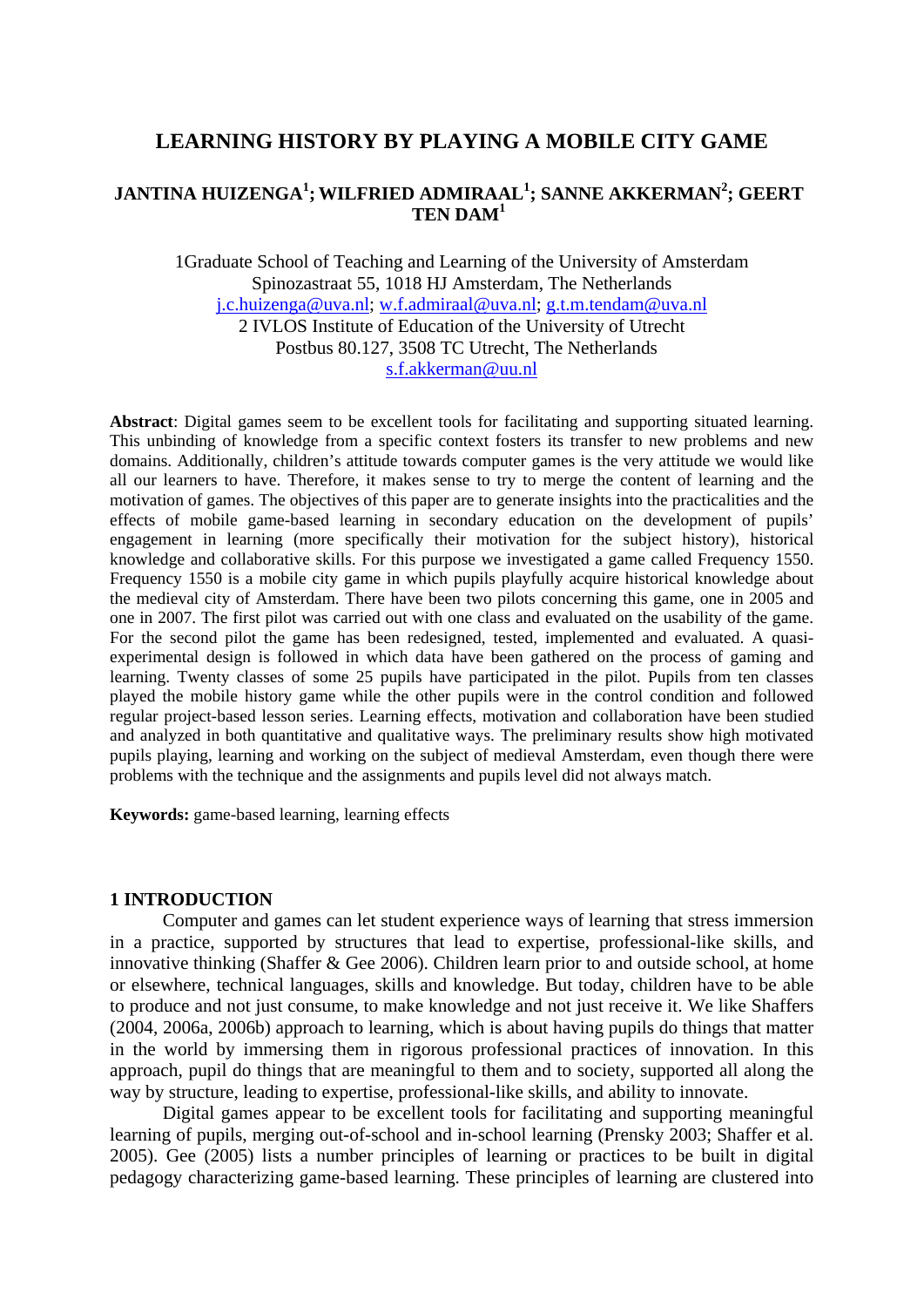three sections: principles which have to do with the empowerment of the learner, features of the learning task as a problem-solving task, and aspects of the learning process as a process of understanding (see Table 1). These principles of game-based learning will be effectuated in the design and the evaluation of educational practices using mobile games in secondary education.

|                              | Principles      | Description                                                      |  |  |  |
|------------------------------|-----------------|------------------------------------------------------------------|--|--|--|
|                              | Co-design       | Learners feel like active agents (producers) and not just        |  |  |  |
|                              |                 | passive recipients (consumers). Players should feel a real       |  |  |  |
|                              |                 | sense of agency and control as they are the ones who make        |  |  |  |
|                              |                 | things happen.                                                   |  |  |  |
|                              | Customize       | Different styles of learning work better for different learners. |  |  |  |
|                              |                 | Learners have to be able to make decisions about how their       |  |  |  |
| Empowered learners           |                 | learning will work, but should be encouraged to try new          |  |  |  |
|                              |                 | styles as well.                                                  |  |  |  |
|                              | Identity        | Learners take on a new identity they value and in which they     |  |  |  |
|                              |                 | become heavily invested. Players either inherit a strongly       |  |  |  |
|                              |                 | formed and appealing character or they get to build a            |  |  |  |
|                              |                 | character from the ground up.                                    |  |  |  |
|                              | Distributed     | Learners feel expanded and empowered when they can               |  |  |  |
|                              | knowledge       | manipulate powerful tools in intricate ways that extend their    |  |  |  |
|                              |                 | area of effectiveness.                                           |  |  |  |
|                              | Well-order      | The problems learners face early should be well designed to      |  |  |  |
|                              | problems        | lead them to hypotheses that work well, not just on these        |  |  |  |
|                              |                 | problems, but as aspects of the solutions of later, harder       |  |  |  |
|                              |                 | problems, as well.                                               |  |  |  |
|                              | Pleasantly      | Learning works best when new challenges are pleasantly           |  |  |  |
|                              | frustrating     | frustrating in the sense of being felt by learners to be at the  |  |  |  |
|                              |                 | outer edge of, but within, their range of competence. That is,   |  |  |  |
|                              |                 | these challenges feel hard, but 'doable'.                        |  |  |  |
|                              | Cycles of       | Good pacing in learning is constituted through cycles of         |  |  |  |
|                              | expertise       | extended practice, tests of mastery of that practice, then a     |  |  |  |
|                              |                 | new challenge, and the new extended practice.                    |  |  |  |
|                              | Information on  | Learners use information best when it is given 'just-in-time'    |  |  |  |
|                              | demand and      | (when they can put it to use) and 'on demand' (when they         |  |  |  |
|                              | just-in-time    | feel they need it).                                              |  |  |  |
|                              | Fish tanks      | When confronted with complex problems, letting the learner       |  |  |  |
|                              |                 | see some of the basic variables and how they interact can be     |  |  |  |
|                              |                 | a good way into confronting more complex versions of the         |  |  |  |
|                              |                 | system later on.                                                 |  |  |  |
|                              | Sandboxes       | If learners are put into a situation that feels like the real    |  |  |  |
|                              |                 | thing, but with risks and dangers greatly mitigated, they can    |  |  |  |
|                              |                 | learn well and still feel a sense of authenticity and            |  |  |  |
|                              |                 | accomplishment.                                                  |  |  |  |
|                              | Skills as       | Learners learn and practice skills best when they see a set of   |  |  |  |
|                              | strategies      | related skills as a strategy to accomplish goals they want to    |  |  |  |
|                              |                 | accomplish.                                                      |  |  |  |
| Jnde Problem solving<br>ding | System thinking | Any learning experience is enhanced when we understand           |  |  |  |
|                              |                 | how it fits into a larger meaningful whole.                      |  |  |  |

**TABLE 1. CHARACTERISTICS OF GAME-BASED LEARNING**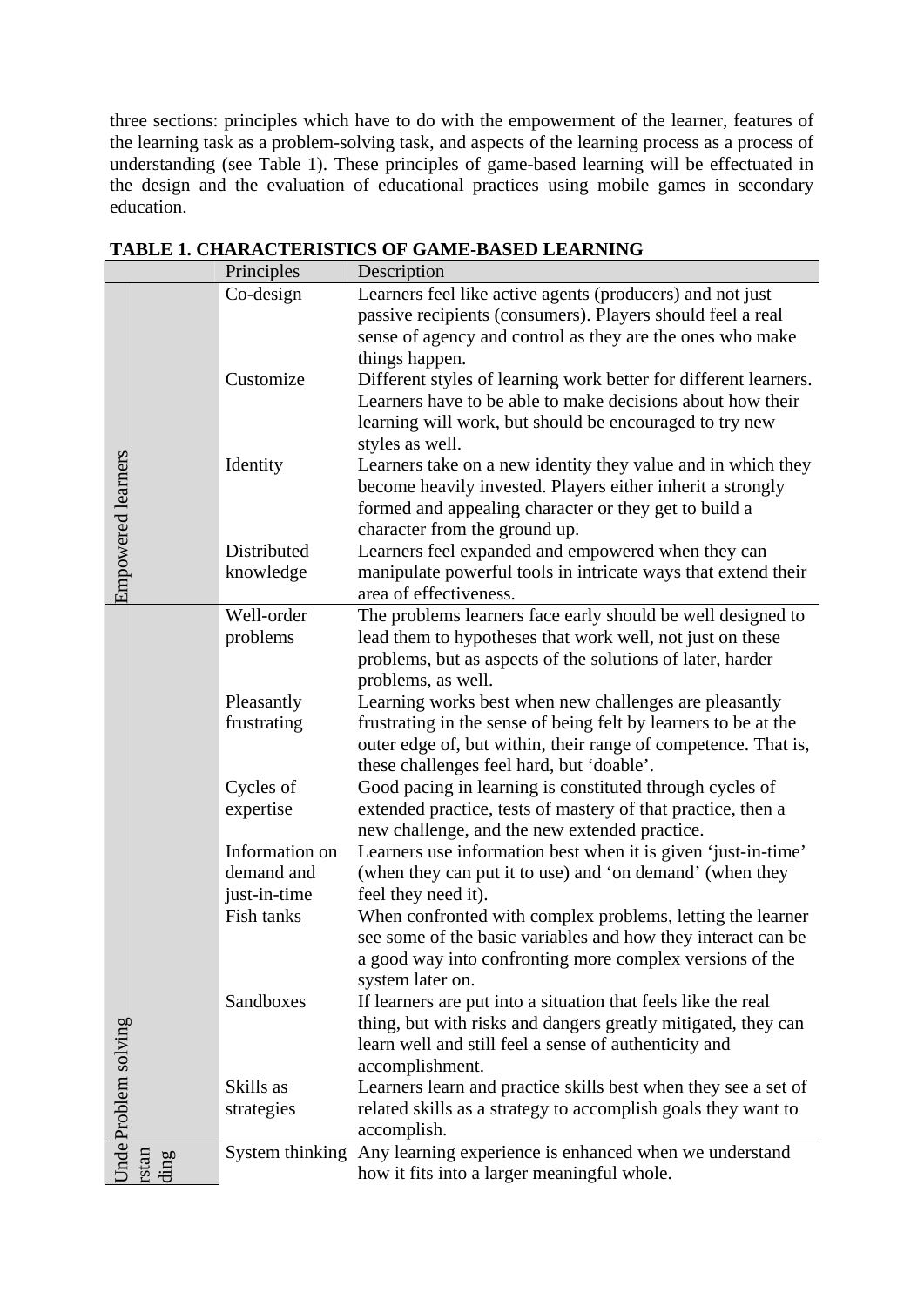| Meaning as   | Most learners do learn through experiences they have had |
|--------------|----------------------------------------------------------|
| action image | and imaginative reconstructions of experience.           |

#### **2. OBJECTIVES**

The objectives of this paper are to generate insights into the practicalities and the effects of mobile game-based learning in secondary education on the development of pupils' engagement in learning (more specifically their motivation for the subject of history), historical knowledge and collaborative skills. Two pilots on testing the mobile city game of Amsterdam, Frequency 1550, have been set up. In the first pilot in 2005, the usability of the game has been the focus of the evaluation. In the second pilot in 2007, we evaluated the learning effects of the game using a quasi-experimental research design. Before presenting both pilots, we will describe the city game, Frequency 1550.

## **3. CASE DESCRIPTION: FREQUENCY 1550**

The information in this chapter is based on <http://www.waag.org/domain/education> and Raessens (in press).

#### 3.1 BACK STORY

Before the pupils actually start playing the game, it is placed in the context of a larger story (back-story). The storyline "constitutes a narrative framework for the structuring of learning contents, networked episodes, tasks and activities. It follows a narrative outline (setting the scene in time and place, introducing characters, creating ways of living) and a pedagogical outline with reference to key questions, learning tasks, activities, resources, media and cooperative interactions" (Hug 2005).

Frequency 1550 magically interacts with the year 1550 of the late medieval era. Via the UMTS-network, the medieval city's bailiff is getting in contact with the present, that is 21st century Amsterdam. Through all kinds of misunderstandings the bailiff mistakes the pupils for pilgrims visiting Amsterdam in 1550 in order to visit the Holy Host, a special relic associated with The Miracle of Amsterdam. The relic has mysteriously disappeared and the bailiff suggests a deal: he will give them easy access to citizenship provided they help him retrieve the holy relic. Teams of four pupils each - two of them located at Headquarters (HQ) at De Waag in Amsterdam, the other two walking the streets of Amsterdam - take up their roles as competing pilgrims and, thus, step into the game's world. With the help of the Internet, smart phones and GPS technology, Amsterdam changes into a medieval playground. For a more extensive case description, see Raessens (in press).

#### 3.2 TECHNICAL INFRASTRUCTURE

The two members of the team who wander through Amsterdam are equipped with a gamephone linked to a Global Positioning System (GPS) receiver, and a UMTS videophone. Their two peers at HQ have a videophone too and a laptop with an Internet connection. All smart phones have Internet connection, the gamephone is permanently connected to the Game server at the Waag Society's lab.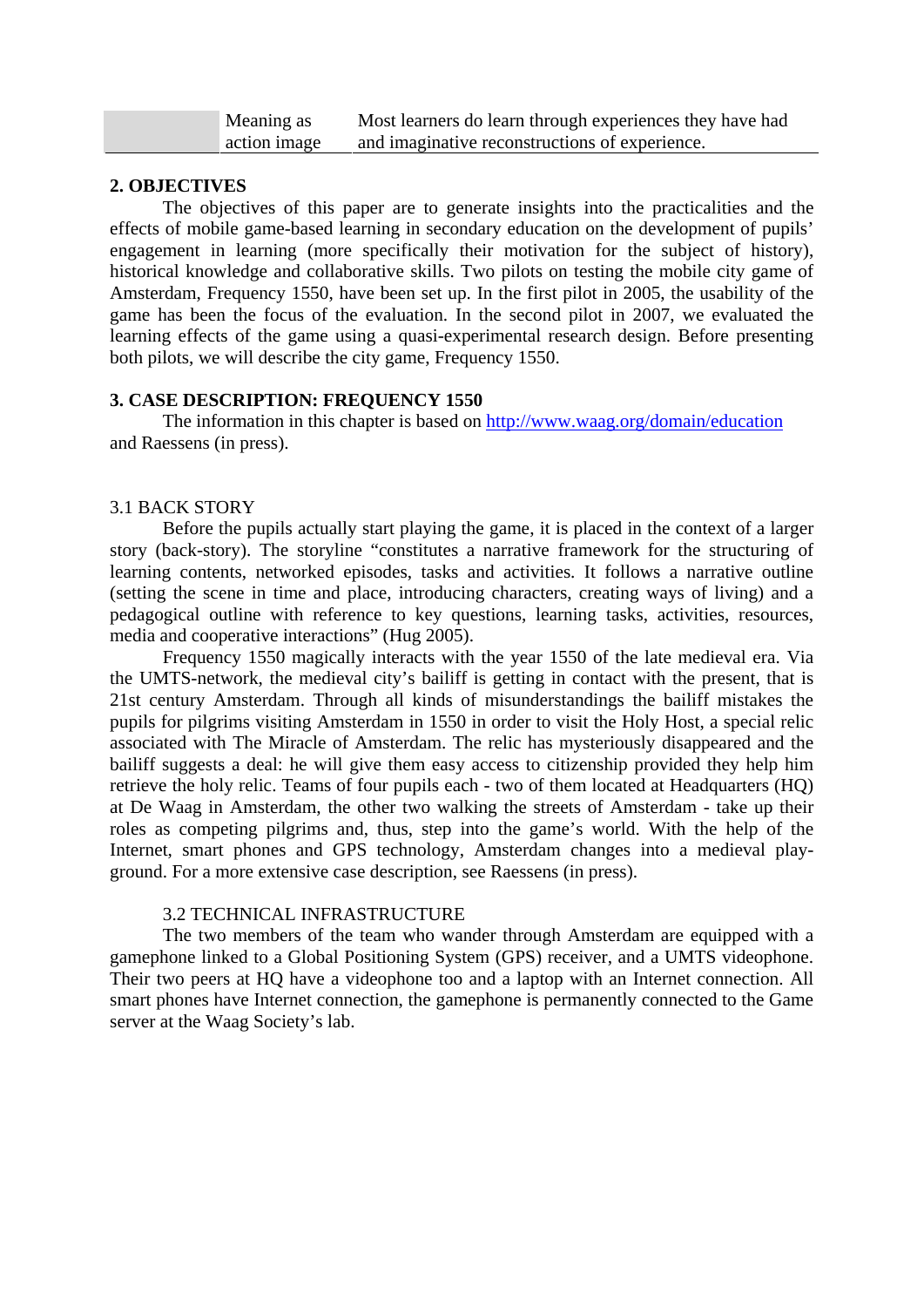

**FIGURE 1: MAP OF MEDIEVAL AMSTERDAM © WAAG SOCIETY** 

With the help of a GPS receiver, a gamephone displays the position of its team on a medieval map of Amsterdam (see Figure 1). Using their videophone and gamephone a team can make (video)calls to their HQ, receive and watch pre-recorded video messages figuring medieval characters, and complete and send assignments (video clips and pictures) to HQ located at De Waag. Using their laptops, team members at HQ have a game application with Internet access in order to look up information, check out historical references and send relevant information to the players in the city, thereby helping them to complete their assignments. Because they are able to see each player walk through the city in real time as colored dots - on the medieval map as well as on the current map of Amsterdam - they can work out the team's strategy and use their phones to guide their team toward the locations where the assignments are hidden. At the end, HQ is responsible for the collection of all the data in an online presentation.

## 3.3 ASSIGNMENTS

A team of pupils can earn citizenship of Amsterdam by collecting as many of the required 366 so-called "Days of Burghership" as possible. These 366 points refer to the medieval year-and-a-day rule, which is the period you had to be living inside the city walls to earn citizenship rights. The team which manages to acquire burghership first has the right to keep the Holy Host in its monastery and wins the game.

The centre of Amsterdam is divided in six sectors on the Medieval map of Amsterdam. Each team of pilgrims gets assigned a starting sector of the city it needs to explore, map and master in a multimedial way. As the team moves around in the streets of (medieval) Amsterdam, it receives pre-recorded video clips with characters from the Middle Ages who provide information on historical locations and on the strange disappearance of the holy relic. Along the way, these medieval characters reveal bit by bit what happened to the relic, allowing players to piece this story together.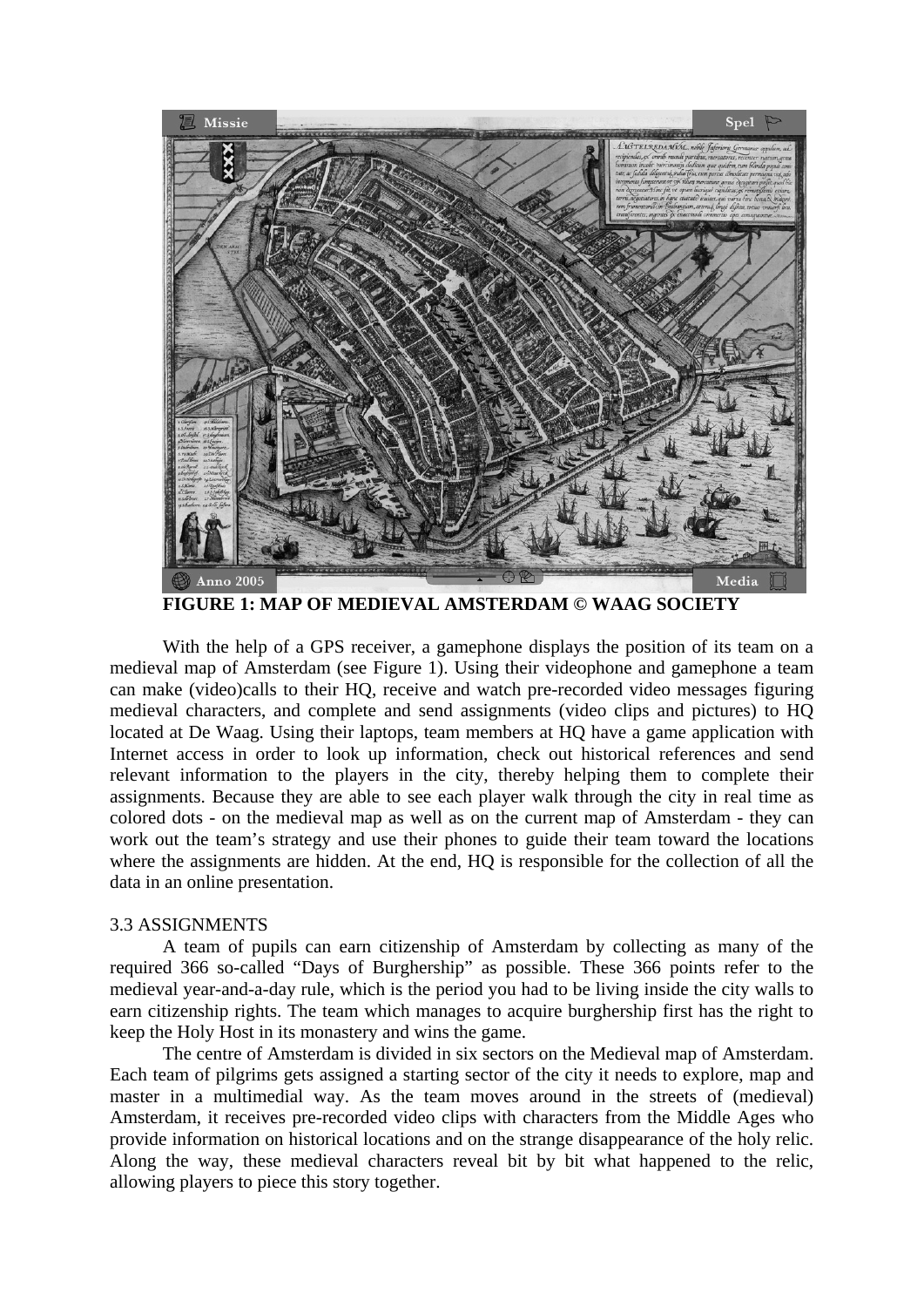At the same time the teams are competing with each other. Each team of pilgrims has to decide to stay away from other teams or call on a confrontation – their order determines who wins. The winning team takes away hard-earned medieval Days of Burghership from the team who loses. Team members can also earn a monk's habit which makes them invisible to the other teams, and they can drop virtual bombs to kill each other's communication facilities with HQ.

As soon as a team of pilgrims has reached a certain location, video assignments are automatically sent from the server of De Waag to the UMTS videophone with the help of GPS. In order to obtain Days of Burghership a team needs to demonstrate its knowledge of medieval Amsterdam by doing small location-based media assignments and by answering specific questions on the city's history. Each team can make all of the eighteen assignments (three per sector) that are related to specific locations. Pupils are encouraged to complete at least two assignments per sector, in order to open up a new sector with new story and assignment locations. They can win points for these assignments helping them to win the game. To be able to do so, they have to study the historical buildings and sources. At the same time, they are experiencing the story, and reaching the game's pedagogical goals. Each assignment starts with an introductory video clip, and then the pupils are asked to do research and enact some kind of historical situation that they have to register and send to HQ with their smart phone.

## **4. PILOT 1**

#### 4.1 METHODOLOGY

In 2005, Frequency 1550 was played for the first time with one class from a secondary school in Amsterdam. In this pilot, pupils played in six teams of four or five pupils for two days, in periods of three hours. In addition, they received instructions on Frequency 1550 at HQ during one hour before each period of playing. On the third day, after two days of playing, all teams gathered at HQ to collectively reflect on the media produced, their answers to the questions and the strategic decisions taken during the game. In addition, a test on historical knowledge of Amsterdam has been administered with questions, partly related to the game's back-story and partly to the factual historical knowledge. Each team of pilgrims had a guide who also observed the team activities in the city and evaluated these afterwards. This means that the evaluation data includes the pupils' answers on the test, their reflections during the plenary meeting at the end, and their products of playing the game. Moreover, we collected the observation data of the guides and their evaluations. The observations, reflections and evaluations were verbalized into protocols, per team and per guide. The answers on the open questions in the test were recorded and summarized per pupil.

Four observers analysed the data from scratch and tried to find a story in the data. This narrative method of inquiry resulted in summaries and reflections on the data by the observers negotiating disagreements until the outcomes were agreed upon or disagreements were understood and reflected as such. (Marble 1997)

#### 4.2 RESULTS

On the first day, technical errors and problems with logistics diminished the motivation of pupils to continue with the game. Two pupils thought the technology was difficult to handle: "It took a while before we got used to it. But on Tuesday [the second day] we already did much better." Both pupils agreed that, in the end, playing the game had enhanced their technological skills and was much more fun than regular classes in history. And according to the evaluators, the technology was transparent enough not to disturb the game play.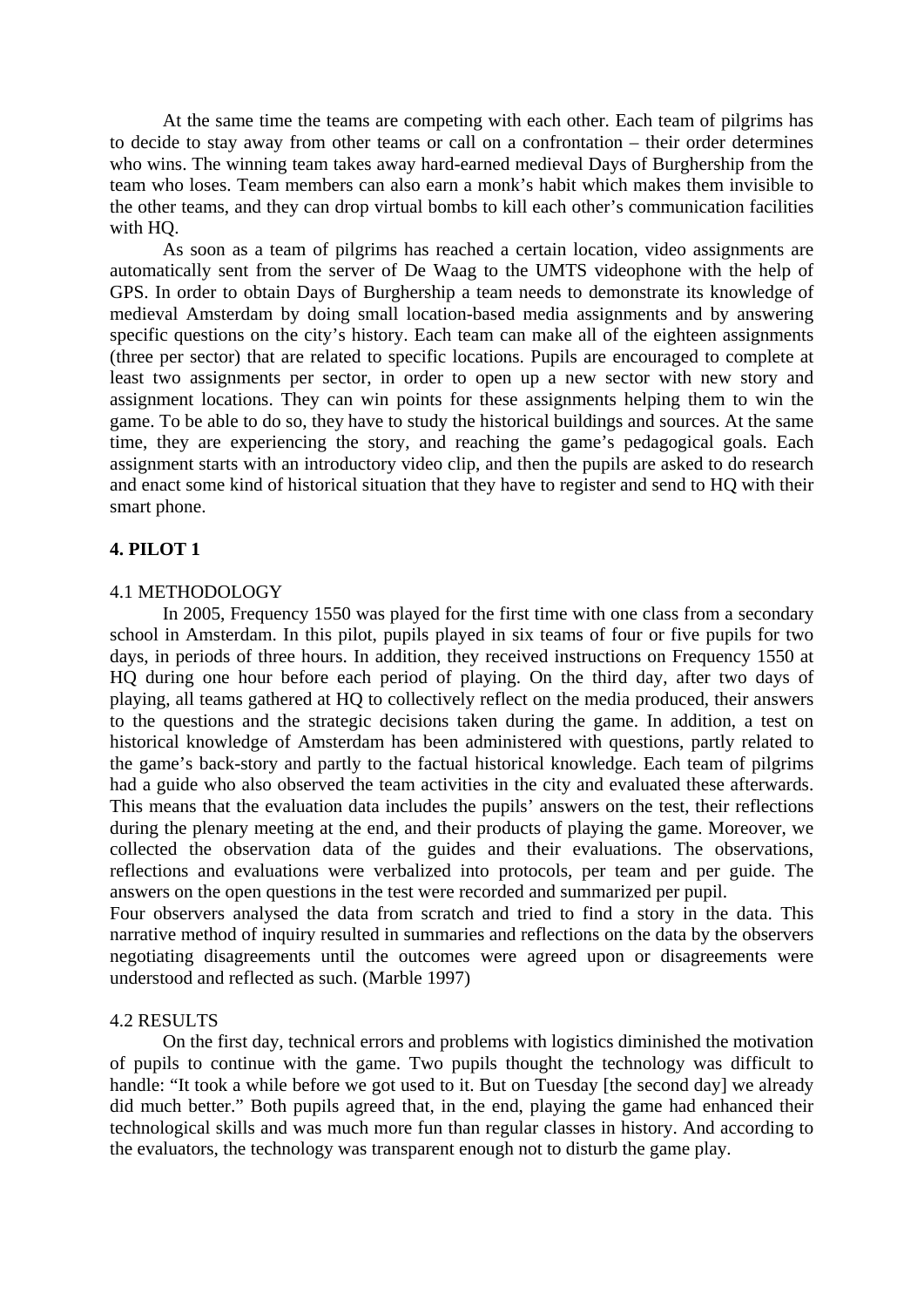The pupils described their motivation for the game as follows: "You take much of it in. But especially the struggle with the other teams makes it really nice. Much nicer than a normal history lesson. We are very glad that our teacher was able to arrange this." In response to the question whether they had learned more from playing the game than from a book, they answered: "Hm, yes I think so." The pupils had no difficulties with the non-linear structure of the game, they enjoyed the freedom that it provided. The narrative scenario also turned out to be an effective way to make them enthusiastic about this historical game.

But some aspects of the story and the game were problematic. Some of the pupils identified themselves so strongly with the story that they had difficulties differentiating between the fictional story elements (such as the role of the medieval city's bailiff in the game's back-story) and the real source material (such as the story of The Miracle of Amsterdam). And though it seems to be a good idea to use a narrative framework in order to relate the micro-elements of the game, some pupils thought that the storyline was not sufficiently sustained by the game elements and vice versa. Some also thought that the scenario was too complex, which made it difficult for them to fully understand the goal and the mission of the game and limited the flow of the game.

One of the aims of this pilot was to find out how long the game ideally ought to take. Many commented that the game should take no more than a few hours instead of two days. Last but not least, some of the pupils thought there was too much emphasis on the learning part, which spoiled the fun part of the game for them. However, it is still unknown whether playing Frequency 1550 affects pupils' learning activities and learning outcomes. According to one evaluator, "It is clear that they have learned a lot, and that they are also very enthusiastic. The results of the test were better than we had expected. Such a view on the daily life in the Middle Ages has apparently stayed in their memories quite strongly." Therefore, evaluation of learning effects is the main aim of the second pilot with Frequency 1550.

#### 5. DEVELOPMENTS

In addition to the investigation of learning effects, the evaluation of Frequency 1550 in the first pilot produced some insights in how to change aspects of the game. The technical infrastructure has not been changed. However, the back-story and the assignments have been adjusted. The goal of the game still includes that a team of pupils can earn citizenship of Amsterdam by collecting as many of the required 366 so-called Days of Burghership as possible. However, the narrative framework of the Miracle of Amsterdam, with the disappeared relic and the bailiff asking pilgrims to find this relic, has been deleted. In each of the six sectors of playing, there is introductory video clip presenting an important event in medieval Amsterdam which is related to the particular sector. The sectors are explicitly labelled as 'labour', 'trade', 'religion', 'rules and government', 'knowledge', and 'defence'. The pupils in the city take the identity of beggars or merchants instead of pilgrims who compete to find the relic. These identities give the pupils different rights in the game, if teams meet in the city. The content and the level of assignments have been changed as well as the way teams can compete. The latter means that pupils can still earn point by competing with other teams, but less than in the first pilot. The newly developed Frequency 1550 can be played within one day.

#### **6. PILOT 2**

#### 6.1 METHODOLOGY

In 2007, the mobile game has been redesigned into a one-day activity, which has been tested, implemented and evaluated during three weeks in May and June 2007. Data which will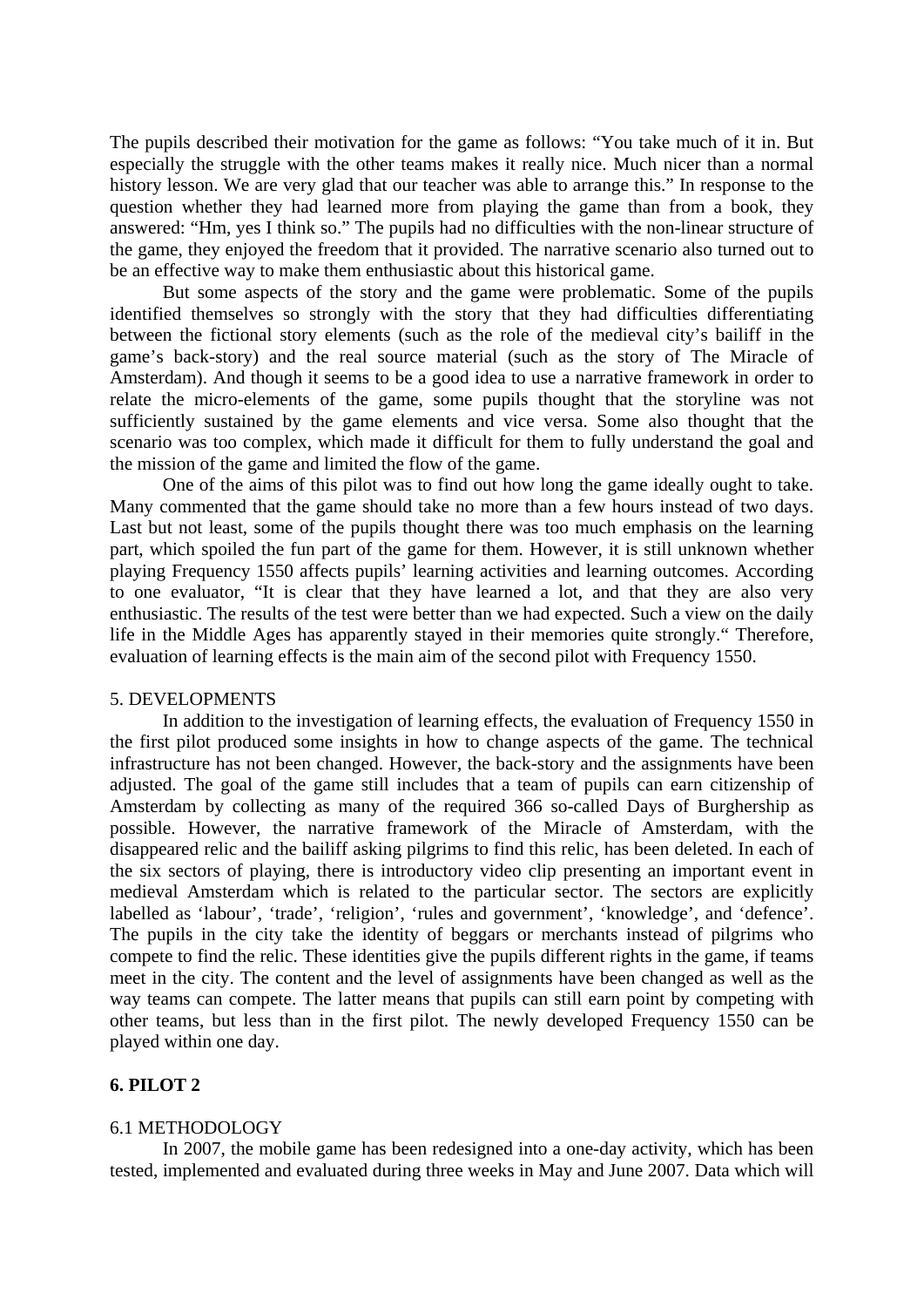be gathered are summarized in Table 2. The tests and administration data are quantitative data; the data from the evaluation meetings, essays, learning products, logbooks, observations and track and tracing from the game are qualitative data.

A quasi-experimental design is followed in which additional -mostly qualitativeinformation will be gathered on the process of gaming and learning. We use one experimental condition (10 classes play Frequency 1550) and one control condition (10 classes receive a series of two regular lessons on the medieval history of Amsterdam). These are the educational interventions. The content of the regular lessons is similar to the content of Frequency 1550. The participants are about 500 pupils in 3 schools for secondary education in Amsterdam.

The quantitative data will be analyzed performing multilevel multivariate regression analyses with the intervention as independent variable, motivation, knowledge, and attitude towards collaborative learning as dependent variables, and pupils' background and ability as covariates. In order to analyze the qualitative data, we will use the method of thick descriptions.

|                       | <b>Before</b>  | During          | <b>Immediately</b> | After 1 week | After 2        |
|-----------------------|----------------|-----------------|--------------------|--------------|----------------|
|                       | intervention   | intervention    | after              |              | months         |
|                       |                |                 | intervention       |              |                |
| Pupil                 | administration |                 |                    |              |                |
| background            |                |                 |                    |              |                |
| (sex, age,            |                |                 |                    |              |                |
| ethnicity)            |                |                 |                    |              |                |
| <b>Motivation</b> for | test           |                 | evaluation         | test         | test           |
| the subject           |                |                 | meetings           |              |                |
| History               |                |                 |                    |              |                |
| Ability (credits      | administration |                 |                    |              |                |
| in History)           |                |                 |                    |              |                |
| Knowledge on          |                | learning        | evaluation         | test and     | test and essay |
| medieval              |                | products and    | meetings           | essay        |                |
| Amsterdam             |                | track & tracing |                    |              |                |
|                       |                | from the game   |                    |              |                |
| Attitude              | test           |                 | evaluation         | test         | test           |
| towards               |                |                 | meetings           |              |                |
| collaborative         |                |                 |                    |              |                |
| learning              |                |                 |                    |              |                |
| Learning              |                | logbooks,       | evaluation         |              |                |
| activities            |                | observations    | meetings           |              |                |
|                       |                | and track &     |                    |              |                |
|                       |                | tracing from    |                    |              |                |
|                       |                | the game        |                    |              |                |

**TABLE 2: DATA PILOT 2 FREQUENCY 1550** 

## 6.2 PRELIMINARY RESULTS

The pilot was finished in June 2007. Most data have not been analyzed yet. In this paper, we will report the preliminary results, which are based on the analysis of the evaluation meetings, observation forms, our observations during the weeks the game was played and partly on logs from the computer and student essays. The focus of this paper will be the game, the control condition or the comparison of both conditions will not be discussed in this paper.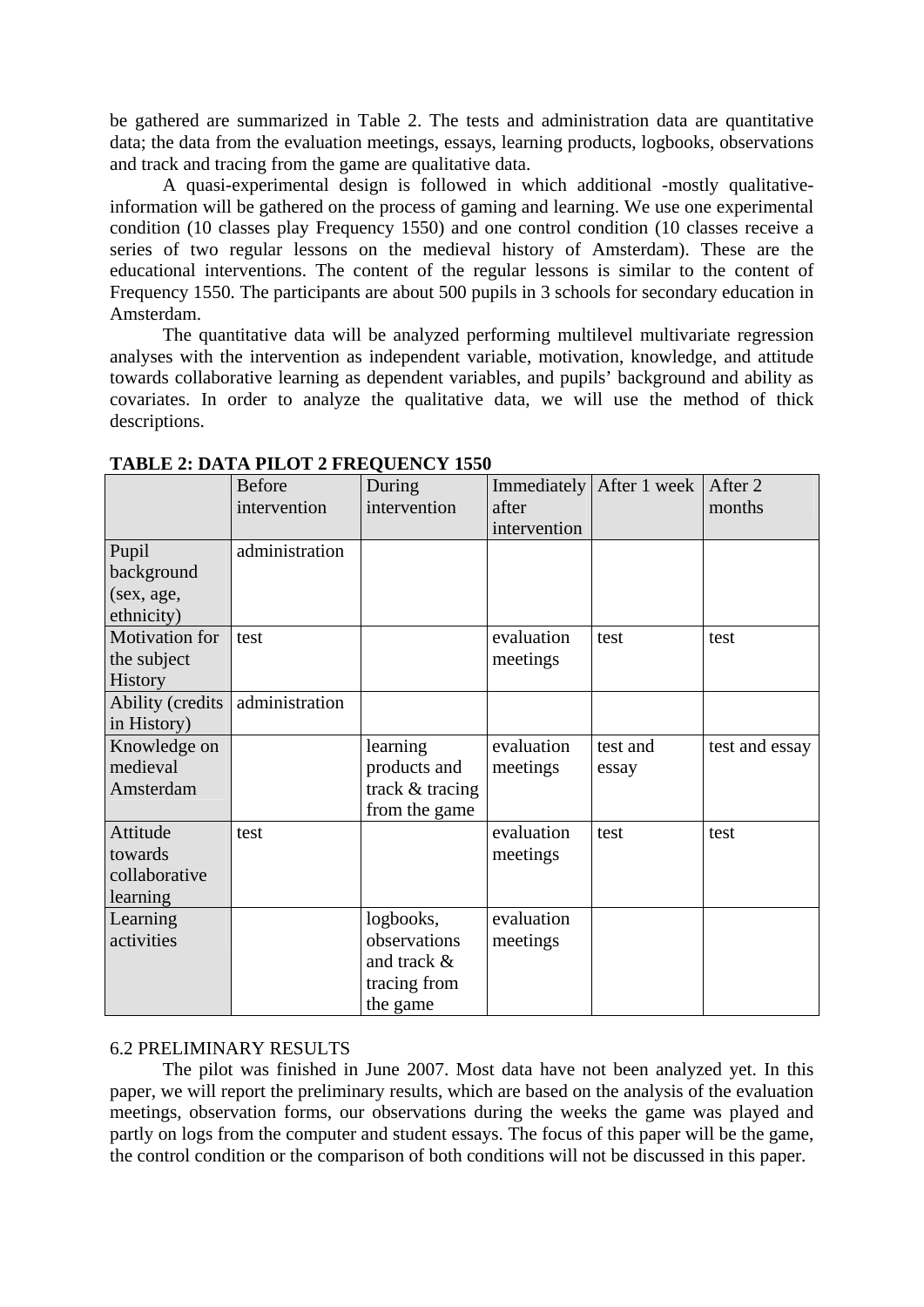In the evaluation meetings, all guides (of both the city teams and the teams at the Headquarters) were interviewed in order to get insights into their perception of the process of learning and gaming, possible learning effects, pupils' motivation, and their collaborative activities during performing Frequency 1550. Each of these 10 group interviews was held immediately after playing the game at the end of the day.

## 6.2.1 PRACTICALITIES

Technical problems occurred several times during the project. Some days there were a lot of problems, especially the first days, other days amount of problems was small. The main technical problems were related to the connection between the pupils walking in the city and the pupils at the HQ. Firstly, the GPS did not send the correct information (if at all) and, therefore, the pupils at HQ could not see where the city teams were located. This caused a lot of additional communication by phone in order to navigate the city teams to the correct position in the city. Secondly, the videophone of the city teams sometimes lost connection which meant that it had to be restarted, which took some 10 minutes. Thirdly, sending videoclips and pictures sometimes took a long time, which caused that pupils at the HQ as well as in the city had to wait for some time. They had to wait before they were able to continue, because the next assignment would not appear until the videoclip or picture had been received. There were much complaints about the technique, but often in the observation forms problems the amount of problems seemed to be small. Probably the problems that did appear had great impact.

The level of assignments and the diversity of the pupil sample did not completely match. The pupils (all age 13 or 14 years) of secondary school for pre-university education were able to complete the assignments on their own, whereas pupils from vocational secondary education needed both technical and instructional support from their teacher or guide. The difference also be noticed in the amount of assignments pupils finish and their scores. The lowest scores (earned days of Burghership) of the pupils of the secondary school for pre-university education were not much lower than the highscores of pupils from vocational secondary education. Though points do not reveal everything about completing assignments, because they can also be earned by confrontations, for the most part the amount of points seems to be quite representative for the amount of finished assignments. The pupils of the secondary school for pre-university education finished on average more sectors than the pupils from vocational secondary education. Most pupils finished their assignments in one out of the six sectors or even none. Two completely finished sectors was the maximum pupils achieved. This doesn't mean they only made assignments in two sectors, but that they didn't finish the other sector(s). The fact that no pupil finished all six sectors meant that their knowledge about the other sectors was based on the presentations of their peers during the plenary session at the end of each day. For all pupils, reading the assignments on the videophone took a lot of time (small screen, much sunlight), as well as walking towards the place where the assignment would appear. Pupils of the secondary school for pre-university education read assignments more thoroughly and made more notes than the pupils from vocational secondary education.

The use of medieval rats (virtual bombs that cut off connection) in combination with the medieval status of the city teams has been evaluated as improvement compared to the first pilot. Pupils were more focused on completing the assignments and paid less attention to competing with their peer teams. An additional improvement could be made with the use of rats. Now, teams who received a rat could not do anything for 10 minutes. It would be better to reduce the total number of points instead of losing off the connection for 10 minutes.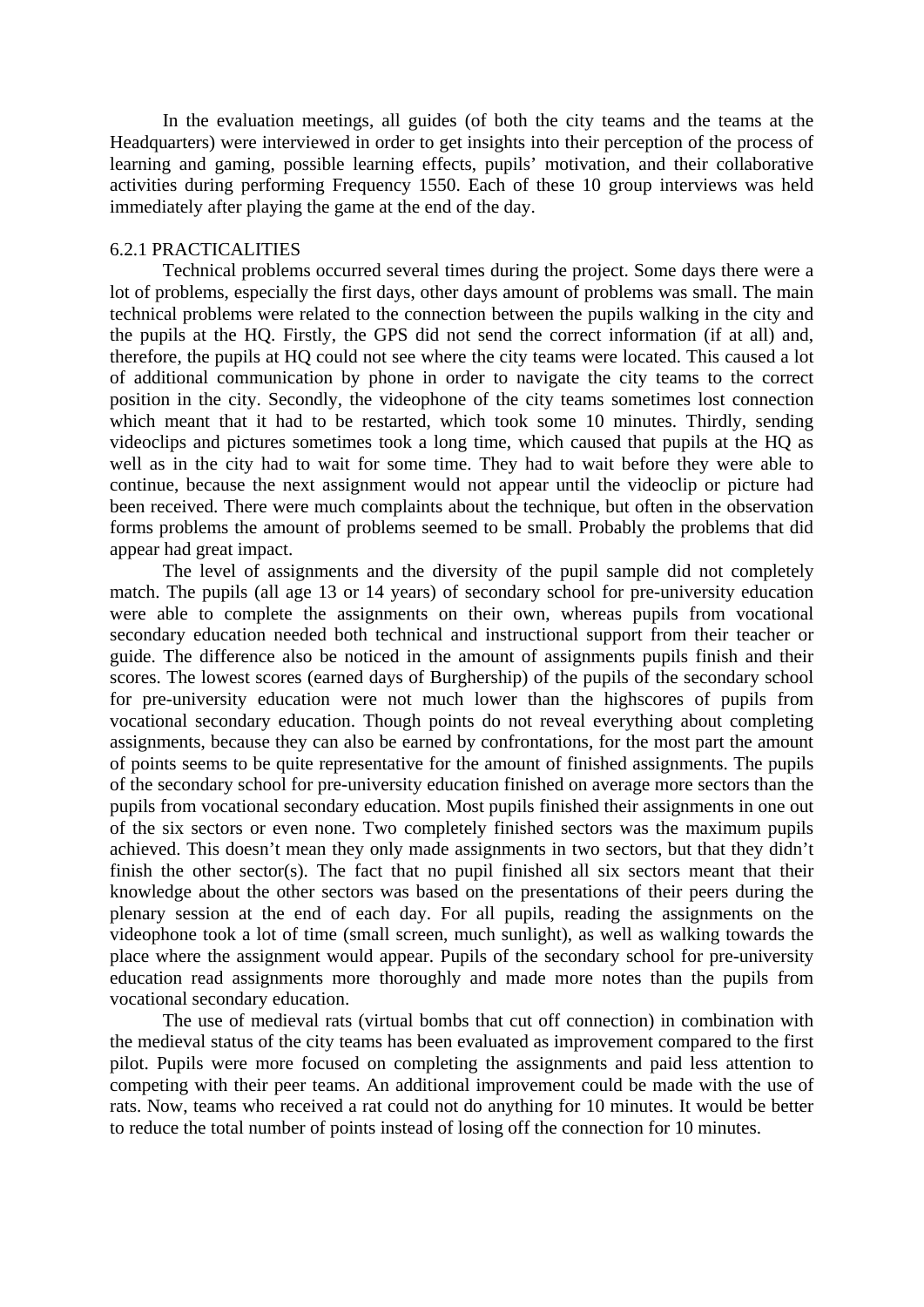#### 6.2.2 ENGAGEMENT IN LEARNING

In general, pupils were very enthusiastic about the game, both at the Headquarters and in the city. Children that according to their teachers normally weren't able to focus for more than 10 minutes or who usually showed a lot of off-task behaviour were now working concentrated for hours on end. Although there were technical problems with the connections between the city teams and the pupils at the HQ, most pupils were engaged to complete the assignments, being on-task most of the day. During the day it seemed to decrease somewhat and with hot weather, but overall pupils were working concentrated. At the HQ almost all classes were on-task most of the day, with the exception of one day when a few pupils started to watch YouTube-videos and the other pupils followed. The city teams had more problems staying on-task in case of technical problems. Whereas HQ was able to watch the other teams or try to find some information on the internet (and could watch experts taking action on the technical problems), the city teams could usually only wait for the technical problem to be solved. Our analysis of qualitative data showed that when there were technical problems motivation often, but not always, decreased.

The data from observation forms show that pupils are regularly actively engaged in solving assignments (HQ a bit more than the city team), surfing (only relevant for HQ), exploring their environment and using tools (only relevant for city team). Winning seemed a little bit more important for the city teams than for HQ. The evaluation meetings are illustrative for this information. In these meetings guides often told about pupils making the team run towards the next location to score some more points before they had to return to HQ. Guides observing HQ had less experiences with behaviour related to wanting to win.

Pupils reported at the end of the day and in their essays (which they frequently used as an evaluation of the game) that they liked HQ (even) more than walking in the city. This was contrary to what we first expected, but during the pilot we saw that HQ pupils were more in control in different ways: they had a better overview of the game, they were guiding the city teams and they had more to do in case of technical difficulties.

As the data is not fully analysed yet, we do not know yet whether the student's motivation towards history has changed by playing the game.

#### 6.2.3 HISTORY KNOWLEDGE

Pupils got a knowledge test about Medieval Amsterdam. We have not analyzed these tests yet. What we do know is that some pupils wrote in their essay that they had learned a lot and others wrote that they didn't learn much. The essays strongly differ in both quantity and quality of what pupils write about Medieval Amsterdam.

The guides reported that they are not sure about how much history knowledge the pupils acquired, though often small successes could be pointed out (e.g., pupils realizing that not every tower is a church). Also the guides are more positive about the learning of the pupils of secondary schools for pre-university education than of the pupils coming from vocational secondary education. The guides mentioned that the assignments were fit for pupils from pre-university education and that these students understood the questions which gave them room to focus on history, whereas the pupils from vocational secondary education were too busy trying to understand the question to grasp the bigger picture.

## 6.2.4 COLLABORATIVE SKILLS

Both teachers and guides report that pupils learn to navigate throughout the city and that they learn to collaborate at a distance with their peers. The collaborative activities include communication and interaction with their peers in a team as well as work collaboratively on the team assignments. The guides observed that communication took place regularly, both at HQ as in the city. One of the aspects of the game that was very educative for the pupils was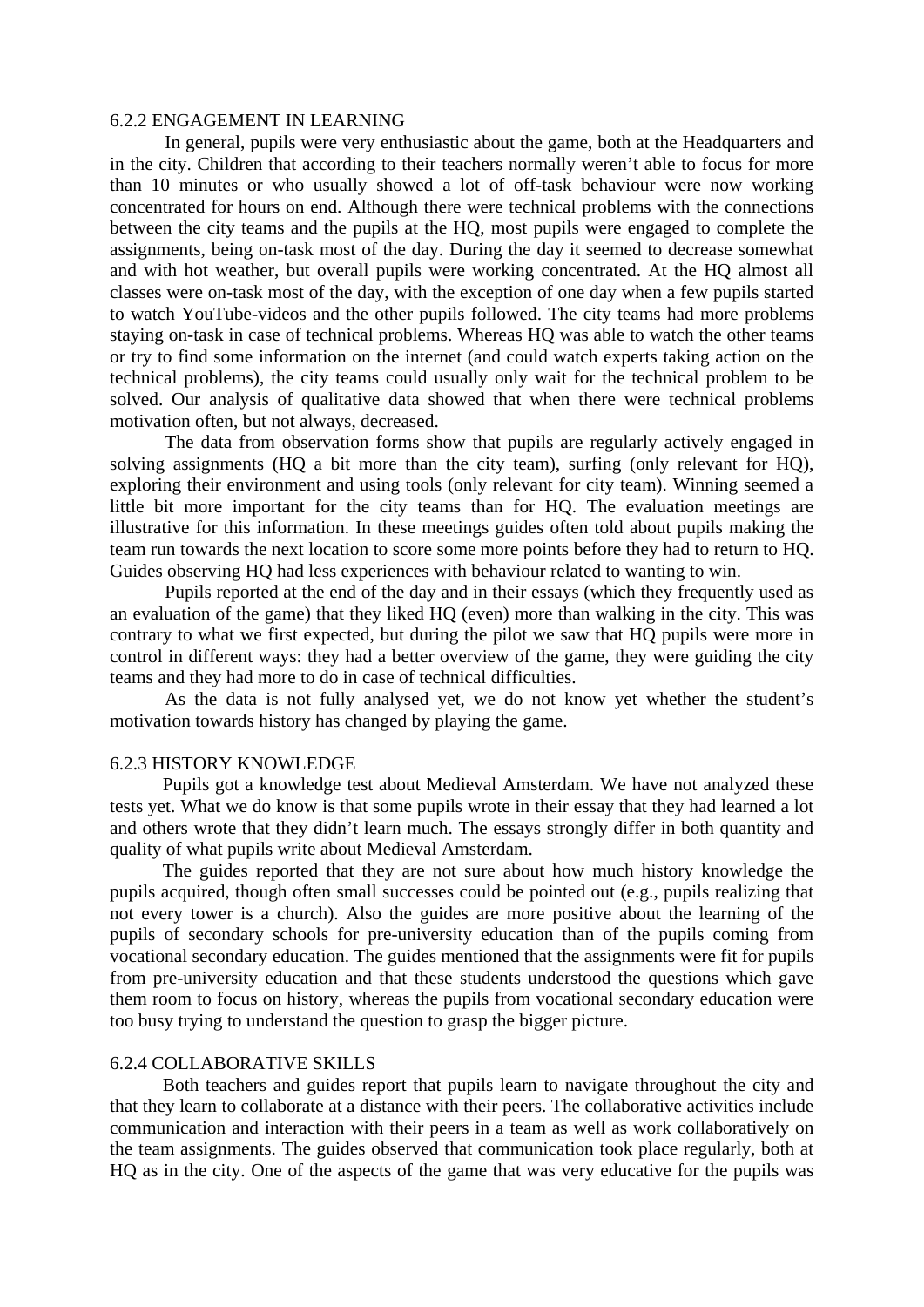that they needed to imagine oneself in the position of the other. For example pointing out that your standing in front of a big white building does not help the peers at HQ much in finding out where you are. And if pupils from HQ tell the city team to walk up (in cases that the assignment is above the place on the map where the city team is), this does not work either. When starting with the assignments, there were sometimes problems with dividing labour: who's going to do what. But soon most teams found their way of dealing with this problem, for example cityteams often decided that one pupil would be working with the gamephone and the other one with the videophone. Sometimes there were communication problems between HQ and CT, sometimes because of failing technique, sometimes because of surroundings (trying to call from a very noisy Dam Square) and sometimes because of the interaction between pupils, for example when everyone spoke and nobody listened.

# **7. CONCLUSION AND DISCUSSION**

One of the conclusions is that pupils are motivated and actively engaged in playing and learning in Frequency 1550. For the game to yield more learning effects it needs some amendments. A few examples of what should be changed are:

- the technique should be improved (less technical difficulties);
- the screen of the gamephone should be better visible:
- assignments should better fit the pupils level, and
- the use of rats should be changed into something less demotivating than loss of connection.

During the research a lot of things went another way than planned. The game has only been tested with a paper version, because the technical part of the game was not finished yet. This also resulted in a lot of technical problems on the first day. The game had already been delayed because of technical and organizational problems, which diminished the motivation of the teachers in the pilot.

We weren't able to gather all the data we planned. In some classes one of the tests have not been administered. Partly because teachers couldn't fit it in anymore (because of the delay post-tests were administered close to summer vacation) and partly because the fact that post-test en pre-test were exactly the same and teachers decided not give the pupils the test twice. Apparently, it was not communicated clearly enough that it was essential for both tests to be done though they were the same.

In conclusion we think this mobile city game has good potential to support Gee's game-based learning as described in the introduction. Especially 'empowerment of learners' seems to have possibilities to be related to a game like Frequency 1550.

It is good to realize that learning together, working together and collaborative learning in education sometimes require a lot of effort and yields not much at first. Or as Chancellor of Germany Merkel said at the EU-summit in June 2007 (after an African saying): "Who wants to go fast, goes by himself; who wants to go far, goes together".

## **ACKNOWLEDGEMENTS**

We would like to thank the following persons for their work in conducting this research:

- Gijs Determeijer, Josephine de Groot, Aske Hopman, Kristel Kerstens and Henk van Zeijts from the Waag Society,
- Hein Butteling, Martin Rodermans and Mark Souwer school supervisors from the project group
- Wim Aerns, Merwin Best, Neline Kuipers, Carlien Moeljono, Huibert Teekens teachers of the development group.